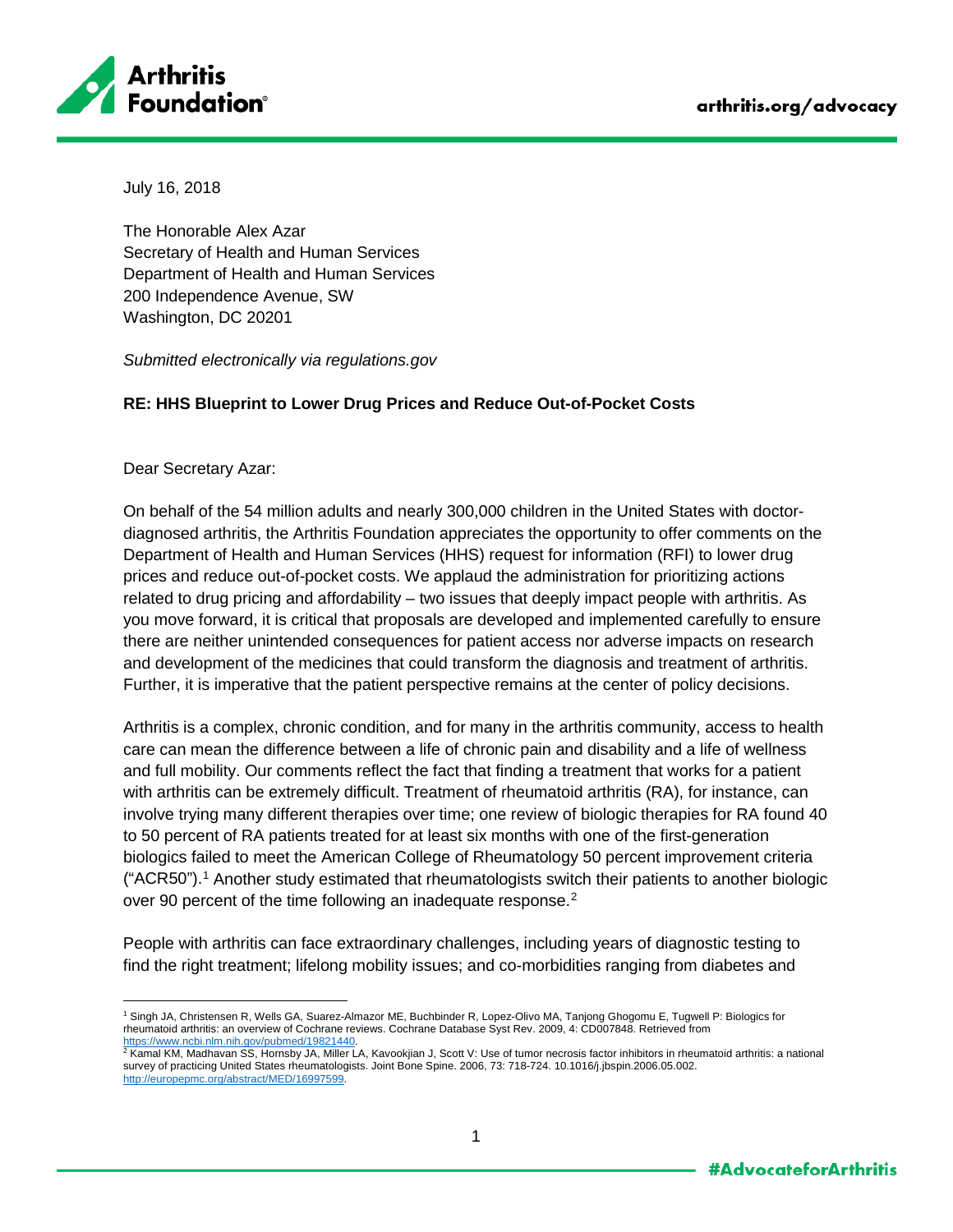

heart disease to depression. Accessing prescription drugs and treatments should not be one of those challenges. A common narrative we hear from patients is that they cannot always make the best health care choices because of the chronic administrative burdens they face on top of their chronic diseases. Insurance policies are often difficult to understand, and the requirements for protocols like prior authorization and appealing denied claims differ across insurers. Ultimately, administrative barriers and high costs can lead to drug non-adherence, which then leads to worsening of disease and higher system-wide health care costs over time. Studies show a correlation between a patient's out-of-pocket costs and medication adherence: the higher the patient cost, the bigger the drop-off in adherence.

All people, including those with arthritis, deserve a transparent health care system that allows them to make informed decisions. The Arthritis Foundation believes that any effort to increase transparency in health care must focus on all sides of the health care industry since the processes among insurers, pharmacy benefit managers, drug manufacturers, and others are too interconnected to single out only one stakeholder. We encourage HHS to consider the following principles as you develop policies to address high drug costs. People with arthritis should:

- 1. Expect patient-focused health care requirements that are reasonable;
- 2. Experience a more seamless, transparent health care system that puts the focus on the patient;
- 3. Expect to be able to remain on their drug if they are stable; and
- 4. Not fear that they will be unable to afford or access their medications.

Patient organizations like the Arthritis Foundation are often caught in the middle of policy debates concerning transparency and drug prices. As an example, the public commonly hears from pharmacy benefit managers (PBMs) that there is no correlation between increasing drug prices and manufacturer rebates.<sup>[3](#page-1-0)</sup> Meanwhile, manufacturers suggest that negotiated rebates and discounts are not flowing to patients to tamp down rising out-of-pocket costs. [4](#page-1-1) It is vital that all stakeholders come together to address rising drug prices, which directly affect patient access to needed medication.

While a number of proposals in the drug pricing blueprint hold promise for people with arthritis across these important domains, several areas present cause for concern. Below please find our specific comments.

#### **A. Increasing Competition**

Biologics have revolutionized the treatment of RA and other inflammatory forms of arthritis by preventing joint damage and preserving function and mobility. The Arthritis Foundation believes that biosimilars hold promise to reduce costs and add to the overall treatment options available to

 $\overline{a}$ <sup>3</sup> Visante for PCMA. 2017. *No Correlation Between Increasing Drug Prices and Manufacturer Rebates in Major Drug Categories.*

<span id="page-1-0"></span>https://www.pcmanet.org/wp-content/uploads/2017/04/Visante-Study-on-Prices-vs.-Rebates-By-Category-FINAL-3.pdf

<span id="page-1-1"></span><sup>4</sup> Berkeley Research Group for PhRMA. 2018. *The pharmaceutical supply chain: gross drug expenditures realized by stakeholders.*  https://www.thinkbrg.com/media/publication/863\_Vandervelde\_PhRMA-January-2017\_WEB-FINAL.pdf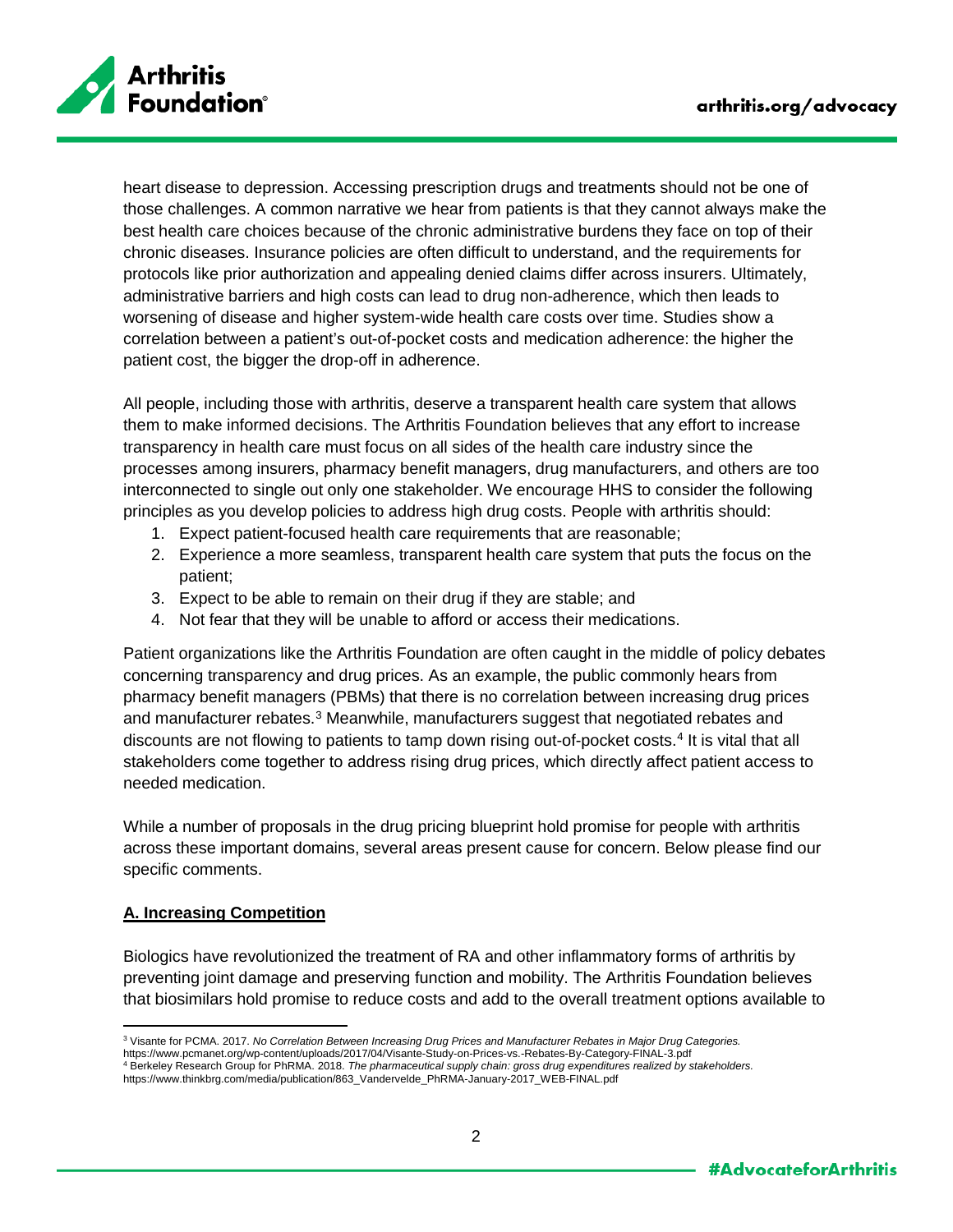

patients. There are two key factors that could prevent wide-spread adoption of biosimilars: patient and provider trust in their safety and efficacy; and market policies that make it difficult for biosimilars to be offered to patients. Biosimilars educational resources and interchangeability are critical to overcoming these obstacles.

### *Biosimilar Educational Resources*

We were pleased to see the release of educational materials on biosimilars targeting a provider audience last fall by the Food and Drug Administration (FDA). These materials will encourage important conversations between patients and providers about biosimilars. The FDA is now turning its attention to patient materials, which we think will be invaluable. We are glad to be a partner with FDA and offer our resources and knowledge base through this process. In a survey we conducted last year to better understand patients' knowledge and perceptions about biosimilars, we learned that patients view providers and the FDA as critical resources in learning about biosimilars and developing trust in using them. While three-quarters of respondents stated they understood that biosimilars are similar but not identical to branded biologics, most adults expressed a desire to learn more about side-effects, efficacy, safety risks, and insurance coverage associated with RA therapies. Additionally, a plurality of respondents indicated that their health care provider generally walks through the "pros and cons" of therapies before reaching a treatment decision together; policies that support shared decision-making between patients and providers are critically important.

#### *Interchangeability*

We strongly encourage FDA to finalize its guidance on interchangeability. We are particularly concerned that in the absence of interchangeability guidance by the agency, interchangeability will instead be dictated by payers. Although we understand that FDA's jurisdiction over this issue rests with the science and not with payer policies, we fear that without additional guidance, biosimilars will be treated as interchangeable in formulary policies based on cost rather than efficacy. Finalizing the interchangeability guidance is a key component of achieving a robust, sustainable biosimilars market. We also support strong investments in research to ensure that switching multiple times between drugs do not pose safety or efficacy issues.

Similarly, the Arthritis Foundation has spent the last few years working diligently to pass state substitution laws for interchangeable biological products, and only 5 states remain without this pathway. We anticipate that once biosimilars are designated as interchangeable, it will automatically trigger wider adoption of biosimilars with these state laws in place. Since biological products are complex treatments requiring careful therapeutic monitoring, we have also emphasized the need for provider communication in substitution legislation. From a survey conducted by the Arthritis Foundation in 2016, over 90 percent of respondents expressed a preference to receive a communication if a substitution for a biosimilar occurs. Having these notification requirements in place will go a long way towards reassuring providers and patients and increasing their comfort level for switching.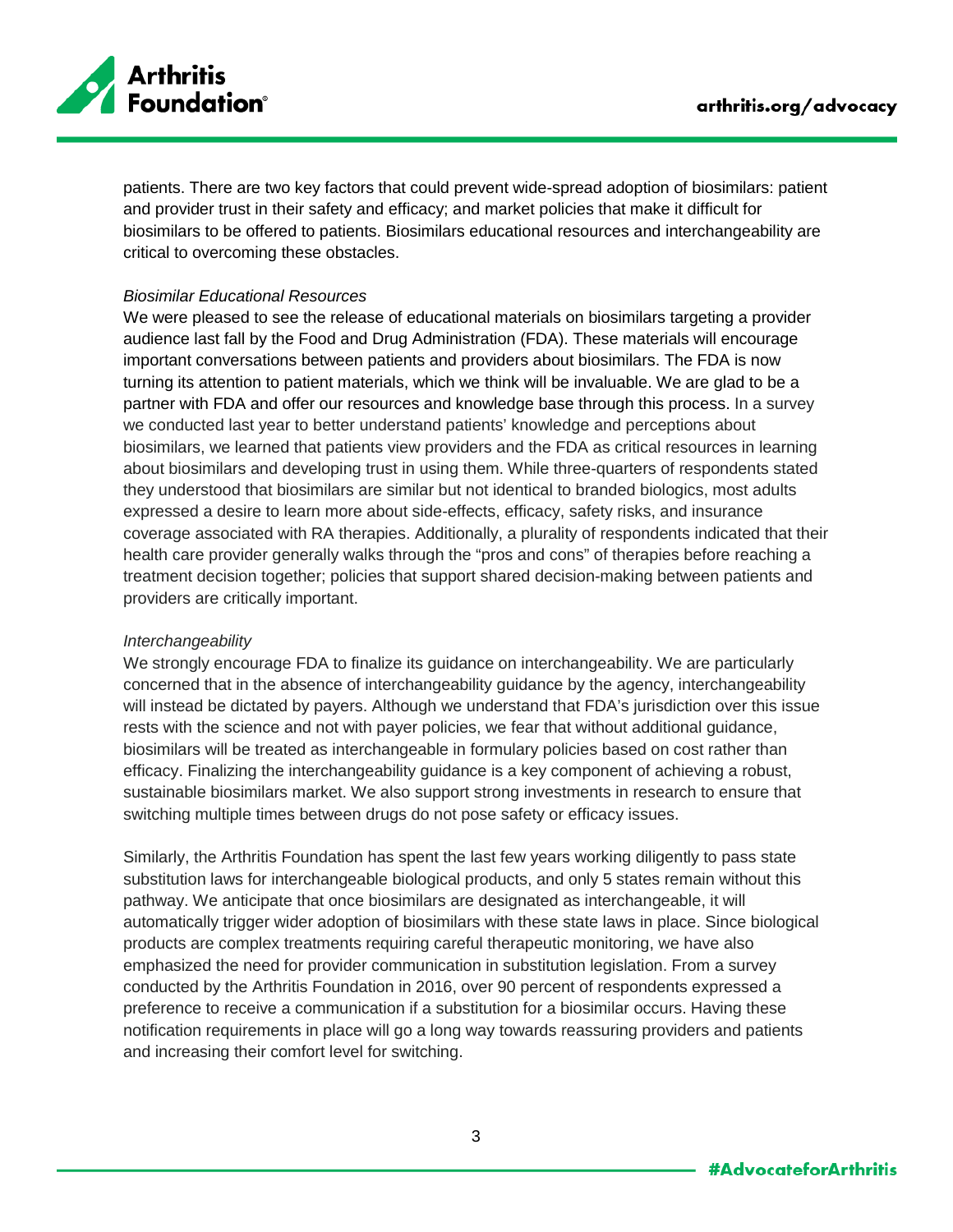

 $\overline{a}$ 

## **B. Better Negotiation**

#### *Shifting Drugs from Medical to Pharmacy Benefit*

Earlier this year, the president's budget requested authority to move some Medicare Part B drugs to Medicare Part D, and the RFI poses several questions about this policy change. Although the RFI lacks meaningful details about a potential shift of drugs from the medical to the pharmacy benefit, the Arthritis Foundation is concerned about impacts to patient access and out-of-pocket costs due to such a proposal.

HHS already has some evidence at its disposal regarding the negative effects of transitioning Medicare Part B covered drugs to Part D. In a 2005 report to Congress, HHS noted, "The majority of categories of Part B drugs are not good candidates for shifting to Part D because they are provided directly in a physician's office or provider setting, rather than being dispensed to a beneficiary by a pharmacy." The analysis stated that moving drugs from Part B to Part D would increase both the financial risk and administrative complexity for prescription drug plans.<sup>[5](#page-3-0)</sup> A second study conducted for CMS by Acumen found Medicare beneficiaries would be worse off through higher out-of-pocket costs, on average, if Part B to Part D consolidation were to occur.[6](#page-3-1)

Setting aside the operational challenges for providers, the Arthritis Foundation is acutely concerned about the impact on patient access to needed medication as both a practical and financial matter under this proposal. We have long been guided by two principles when it comes to access to treatment: patients who are stable on a medication should be able to remain on that medication; and patients should be able to easily access a drug they and their provider decide is best for them based on their disease profile, medical history, and considerations about appropriate delivery mechanisms. As mentioned previously, people with inflammatory forms of arthritis often must try multiple medications before finding one that works for them, and treatments can stop being efficacious over time. Patients should be able to count on the ability to effortlessly switch medications when medically necessary to prevent worsening of disease.

There are other implications we urge HHS to consider. As an example, for some Medicare beneficiaries with RA, a visit to the local pharmacy to pick up an injectable biologic, which is paid for under Part D, may be an appropriate course of treatment especially if his or her joint inflammation or degeneration is mild enough to permit self-administration at home. In many cases, however, disease progression has reached a tipping point where it is neither safe nor practical to use a self-injected medication, and an infusion may be more suitable. Moving these types of medicines from Part B to Part D would almost certainly result in the proliferation of brown-bagging, whereby the onus is on the patient to acquire the specialty medicine at a pharmacy and ensure its care before returning to the provider's office – potentially days later –

<span id="page-3-1"></span><span id="page-3-0"></span><sup>5</sup> Department of Health and Human Services. (2005). *Report to Congress: Transitioning Medicare Part B Covered Drugs to Part D.*  [https://www.cms.gov/Research-Statistics-Data-and-Systems/Statistics-Trends-and-Reports/Reports/Downloads/RtC\\_PtbtoPtD\\_2005\\_4.pdf](https://www.cms.gov/Research-Statistics-Data-and-Systems/Statistics-Trends-and-Reports/Reports/Downloads/RtC_PtbtoPtD_2005_4.pdf) <sup>6</sup> Acumen, LLC. (2011). *Estimating the Effects of Consolidating Drugs under Part D or Part B.* [https://www.cms.gov/Research-Statistics-Data-and-](https://www.cms.gov/Research-Statistics-Data-and-Systems/Statistics-Trends-and-Reports/Reports/downloads/Acumen_B_to_D_Final_Report_2011.pdf)[Systems/Statistics-Trends-and-Reports/Reports/downloads/Acumen\\_B\\_to\\_D\\_Final\\_Report\\_2011.pdf](https://www.cms.gov/Research-Statistics-Data-and-Systems/Statistics-Trends-and-Reports/Reports/downloads/Acumen_B_to_D_Final_Report_2011.pdf)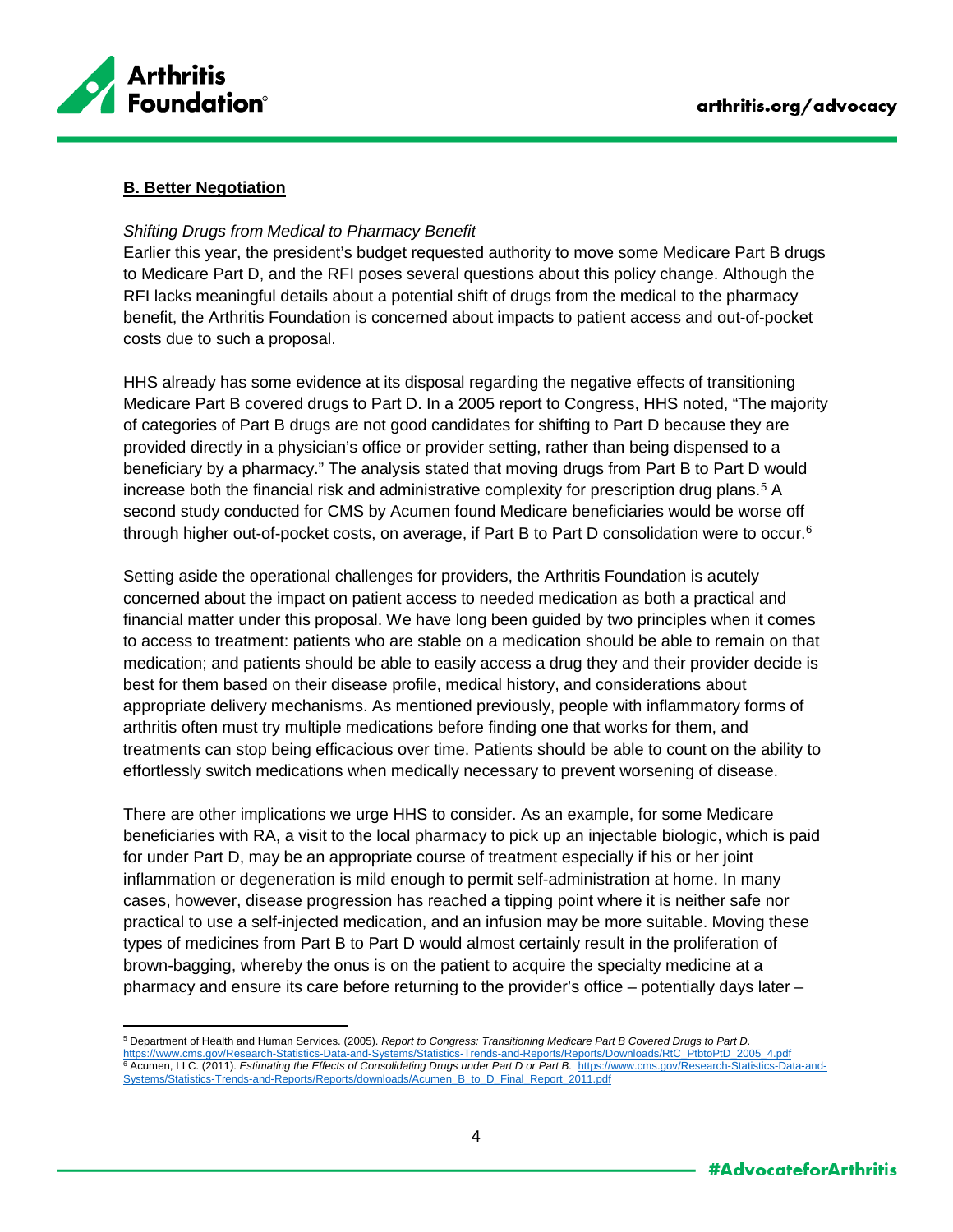

and receiving the medication via infusion. These medications are inordinately complex and fragile, requiring careful refrigeration or other safeguards lest they become unusable. Such a scenario places undue burden on Medicare beneficiaries with arthritis who need to adhere to therapy to prevent further disease progression. We urge HHS to avoid creating unnecessary barriers and clinical challenges that would jeopardize the safety of arthritis patients on Medicare by having them transport intravenous medications to their provider.

In addition to practical concerns about patient safety, the Arthritis Foundation is equally troubled by the potential for increased out-of-pocket costs and reduced coverage for people with arthritis if drugs were shifted from the medical to the pharmacy benefit. Under Medicare Part B, most beneficiaries have insurance coverage that limits their out-of-pocket exposure, whether through a supplemental plan such as Medigap or Medicare Advantage. Depending on the scope of the change, moving some drugs into Part D could have the effect of increasing premiums for all beneficiaries and subject many to higher out-of-pocket costs due to the benefit design within the Part D program. For specific perspectives, the Arthritis Foundation polled a consumer panel for feedback on patient experiences accessing needed medication under the Medicare program. One respondent, a 66-year-old RA patient with traditional Medicare and a supplemental plan, noted that at this point in her RA treatment she is limited only to medications that are administered through infusion:

*"If I were to switch to the injected form of the same drug I have infused, it would cost \$6,432 per month under the Part D formulary as it now stands. My current dilemma is my medication appears to be losing its effectiveness, and I have no further infused medications that I haven't already tried or failed. I'm on a fixed income, cannot afford any of the injected medications that are on the Part D formulary, and patients on a government-funded program (such as Medicare or Tri-Care) are not eligible for patient assistance programs from pharmaceutical companies. I'm just lucky that up until now, my infusions have been covered under Part B because I would have had to go without medication. For me, no therapy means continuing, progressive disability."*

This experience is a common refrain we hear from many RA patients. For these reasons, we caution the administration from proposing changes that would shift drugs from the medical to the pharmacy benefit.

### *Value-Based Payments*

Overall, the Arthritis Foundation is pleased to see a continuing emphasis on value-based care and treatment in many of the proposals the administration is considering. As you move forward, we urge you to consider any unintended consequences and work with the patient community early and often.

For instance, due to the complexity of treating arthritis, policies like indications-based pricing can easily result in unintended consequences. As stated previously, a drug that is proven to be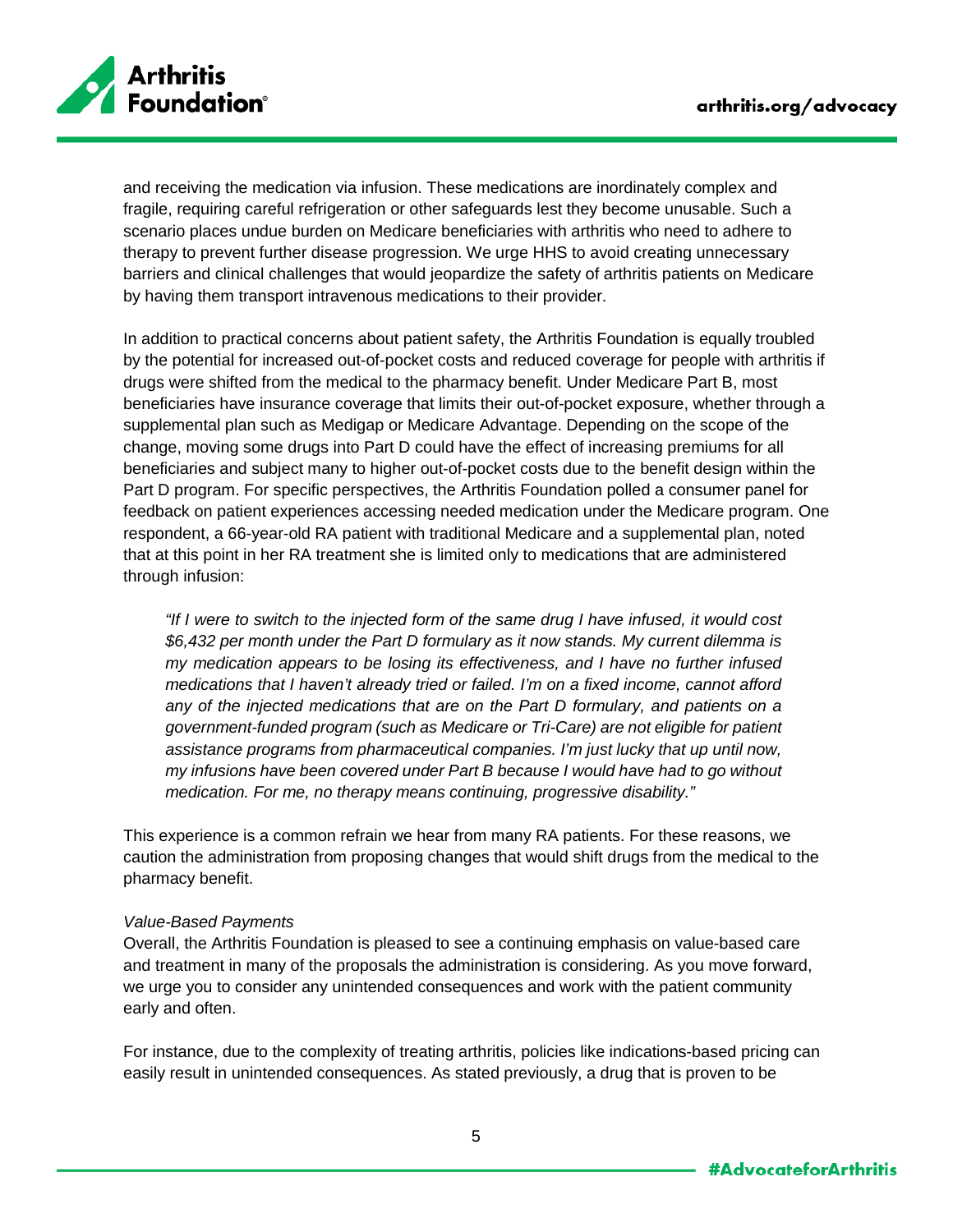

clinically effective in treating RA may not work for a particular patient, whereas a drug that is not clinically indicated to treat that form of RA may be the only drug that works for that patient. Further, there can be a high failure rate of biologic drugs in people with RA. Given these complexities, we offer HHS a few questions for consideration under this proposal:

- 1. What data will be used to assess clinical effectiveness? Measuring "improvement" in a person with long-standing RA can be difficult and often requires patient-reported assessment. Will patient-reported outcomes (PROs) or other patient-provided information be included?
- 2. What criteria will be used to evaluate clinical effectiveness? For example, infliximab has a higher failure rate range than rituximab (infliximab has a 27-75 percent failure range versus rituximab which has a 18-49 percent failure range), but rituximab has a higher rate of serious side effects than infliximab (77 percent of people had an adverse reaction on the first infusion of rituximab versus a range of 2-20 percent of people who experienced a side effect on infliximab). How will CMS assess which drug is more clinically effective?
- 3. How will off-label use of drugs be factored into this proposal?

In addition, the Arthritis Foundation is supportive of comparative effectiveness research (CER) as one of many tools to inform shared decision-making between patients and providers. However, CER does have limitations and should not be used to direct patients toward medications that may be inappropriate given medical history, comorbidities, and other factors.

## **C. Lowering List Prices**

For the current calendar year, it is estimated that Americans will spend more than \$380 billion on prescription drugs and the federal government will make about half of all payments through Medicare and other programs. Biologics represent about 80 percent and 20 percent of Medicare Part B and Part D expenditures, respectively.<sup>[7](#page-5-0)</sup> For patients with RA, there are three biologics that command over two-thirds of the market; two are covered under Part D and one under Part B, and recent data suggests between 50,000 and 60,000 patients with RA use these drugs under the Medicare program.<sup>[8](#page-5-1)</sup> Over the 2011 to 2015 period, total spending for these drugs either doubled or tripled while patient out of pocket costs rose steadily as well. These trends are not unique to RA and we appreciate that the administration is seeking to lower list prices overall.

#### *Accuracy of National Spending Data*

The Arthritis Foundation agrees that there is value in better understanding the differences between list and net drug prices. Patients often pay co-insurance based on the list price, rather than the negotiated price, of their medications. The Arthritis Foundation urges HHS to consider the following recommendations:

<span id="page-5-1"></span><span id="page-5-0"></span> $\overline{a}$ <sup>7</sup> Woollett, G., Love, K., Dixon, T. (March 31, 2017). Avalere. "Five Obstacles to Competition in the United States Biologics Market," para. 2. Retrieved from<http://avalere.com/expertise/life-sciences/insights/five-obstacles-to-competition-in-the-united-states-biologics-market> 8 CMS Medicare Drug Spending Dashboard[. https://www.cms.gov/Research-Statistics-Data-andSystems/Statistics-Trends-and-](https://www.cms.gov/Research-Statistics-Data-andSystems/Statistics-Trends-and-Reports/Information-on-Prescription-Drugs/2015Medicare.html)[Reports/Information-on-Prescription-Drugs/2015Medicare.html.](https://www.cms.gov/Research-Statistics-Data-andSystems/Statistics-Trends-and-Reports/Information-on-Prescription-Drugs/2015Medicare.html)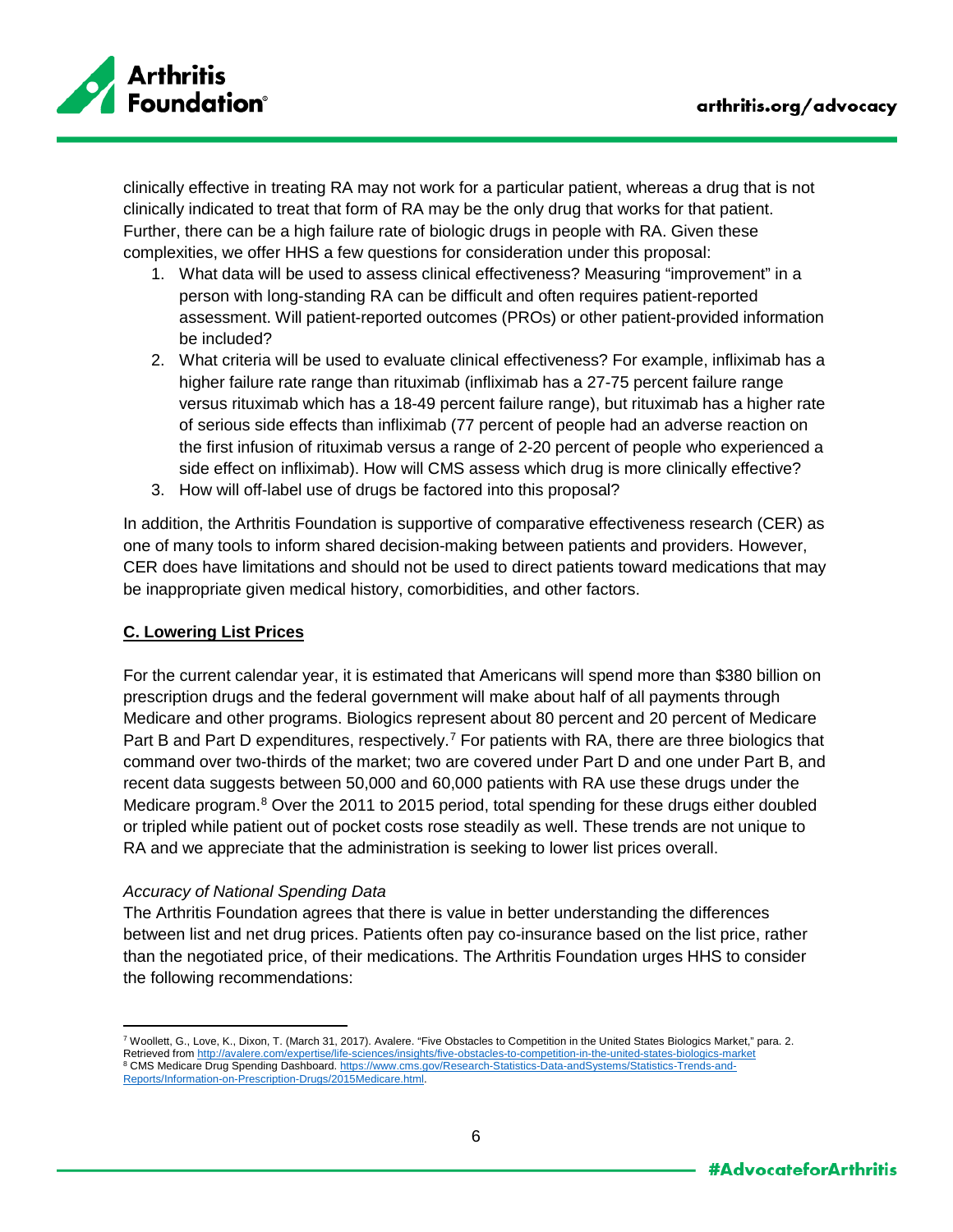

- Co-insurance should be presented to patients as a dollar amount and reflect the negotiated price of a drug, rather than the list price, ensuring that some of the rebates negotiated between manufacturers and pharmacy benefit managers are passed on to patients; and
- Costs for high deductibles or co-insurance should be spread over the course of a year, rather than immediately at the beginning of the year, to significantly reduce hardship burdens on patients.

## *Copayment Discount Cards*

The Arthritis Foundation does not take a position on copay cards, but we do recognize that without them some patients could not afford their medications and some type of financial support is necessary for them. Many patients experience difficulty transitioning onto Medicare and adjusting to new policies, including the prohibition on the use of manufacturer copay cards. In fact, medication access challenges are the top reason people call into the Arthritis Foundation Helpline, and we have the most difficulty remedying this problem for Medicare beneficiaries, for whom manufacturer copay cards are not an option and third-party assistance programs are often depleted by the time the patient needs it.

While copay cards benefit many people with arthritis, PBMs argue that these cards shield patients from the true cost of medications. On the other hand, manufacturers argue PBM practices necessitate them to push list prices higher to ensure drug placement on preferred formulary tiers. Since the copayment card landscape is nuanced and complex, we strongly encourage the administration, to the extent possible, to study the impact these cards and other practices have on drug prices, generic drug use, and overall patient costs within commercial markets. We further urge careful analysis of the potential use of copayment cards in the Medicare program to ensure patients can still adhere to and remain stable on needed medication.

In addition, the blueprint poses questions related to how beneficiaries may be negatively impacted by incentives across the benefits landscape that favor high list prices, and how these incentives could be reset to prioritize lower out-of-pocket costs for patients. One example is a concerning new policy being implemented by PBMs called accumulator adjustment programs, which particularly impact people in high deductible health plans. With an accumulator adjustment program, patients are still allowed to apply the copay card benefits to pay for their medications up to the full limit of the cards, but when that limit is met, the patient is required to pay their full deductible before cost-sharing protections kick in. For some disease states such as RA – where there are no generics or significantly lower cost alternatives – this means transformative medicines to treat RA are put out of reach for patients, negatively impacting adherence, and reducing quality of life. Many of these plan changes have been implemented with little to no notification to the patient, and employers may not fully understand the impact of their choices when they select new insurance benefit designs for their workforce.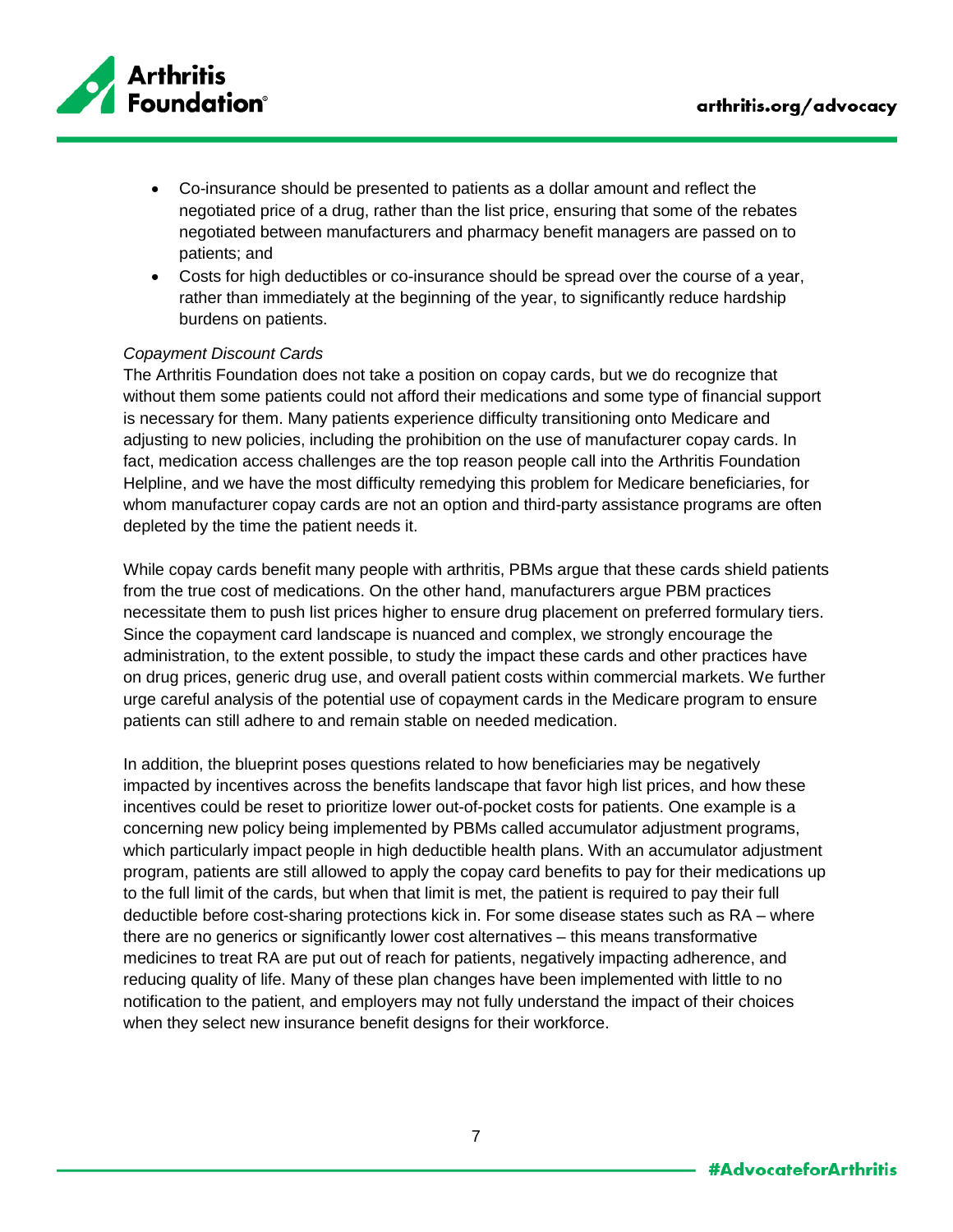

## *Out-of-Pocket Cap*

The Arthritis Foundation supports the establishment of a beneficiary out-of-pocket maximum in the Medicare Part D catastrophic phase to reduce spending for beneficiaries who spend the most on drugs. According to a recent analysis, Medicare Part D enrollees spent an average of \$1,215 out-of-pocket on prescriptions filled beyond the catastrophic coverage phase, totaling \$1.2 billion in aggregate in 2015. $9$  In the catastrophic phase, patients are assured a small co-insurance or copayment for covered drugs for the rest of the year. However, one study found that nearly 60 percent of patients taking specialty drugs for RA reached the catastrophic coverage threshold by the month of May. In other words, most RA patients in the Medicare Part D program spent nearly half the plan year in the catastrophic coverage phase – meaning that the reduced co-insurance rate in this phase of coverage (today about 5%) can translate into significant out-of-pocket costs.[10](#page-7-1) We are supportive of legislation to eliminate patient cost-sharing above the Medicare Part D annual threshold. The absence of a limit on out-of-pocket spending exposes patients to overly burdensome costs – especially for people with arthritis that require high-priced drugs such as biologics to treat and prevent progression of their disease.

## *Rebate Pass-Through*

The Arthritis Foundation supports the administration's proposal to require Medicare Part D sponsors to pass through savings and apply rebates at the point of sale. If implemented appropriately, such a move would allow Medicare beneficiaries to benefit from the discounts negotiated between manufacturers and sponsors, drive greater transparency, and protect patients from paying a larger share of their drug costs. We look forward to additional guidance from the administration on this matter. Relatedly, we encourage HHS to explore requiring more detailed information about the contractual arrangements between payers and manufacturers, which include rebates at the individual drug level. This additional data could drive the development and testing of new innovative models of care through the Center for Medicare and Medicaid Innovation.

## **D. Lowering Out-of-Pocket Costs**

#### *Gag Clauses*

 $\overline{a}$ 

The Arthritis Foundation applauds HHS for efforts to implement a federal preemption of contracted pharmacy gag clause laws. As you know, a clawback occurs when a patient pays a co-payment set by their pharmacy benefit manager that is larger than the actual cash cost of a drug. As a result, individuals sometimes pay more for covered prescriptions than they would otherwise have paid if they had bought the drug without using an insurance plan. Patients often do so unknowingly because of contract provisions preventing a pharmacist from telling a patient o the consequences of their payment options. These contract provisions are known as gag orders.

<span id="page-7-0"></span><sup>9</sup> Kaiser Family Foundation. (2018). *No Limit: Medicare Part D Enrollees Exposed to High Out-of-Pocket Drug Costs Without a Hard Cap on Spending*[. https://www.kff.org/report-section/no-limit-medicare-part-d-enrollees-exposed-to-high-out-of-pocket-drug-costs-without-a-hard-cap-on-](https://www.kff.org/report-section/no-limit-medicare-part-d-enrollees-exposed-to-high-out-of-pocket-drug-costs-without-a-hard-cap-on-spending-issue-brief/)

<span id="page-7-1"></span><sup>&</sup>lt;u>[spending-issue-brief/](https://www.kff.org/report-section/no-limit-medicare-part-d-enrollees-exposed-to-high-out-of-pocket-drug-costs-without-a-hard-cap-on-spending-issue-brief/)</u><br><sup>10</sup> Trish, E., Xu, J., & Joyce, G. (2016). Medicare Beneficiaries Face Growing Out-Of-Pocket Burden for Specialty Drugs While in Catastrophic Coverage Phase. Health Affairs (Project Hope), 35(9), 1564–1571. Retrieved fro[m https://www.ncbi.nlm.nih.gov/pmc/articles/PMC5573178/.](https://www.ncbi.nlm.nih.gov/pmc/articles/PMC5573178/)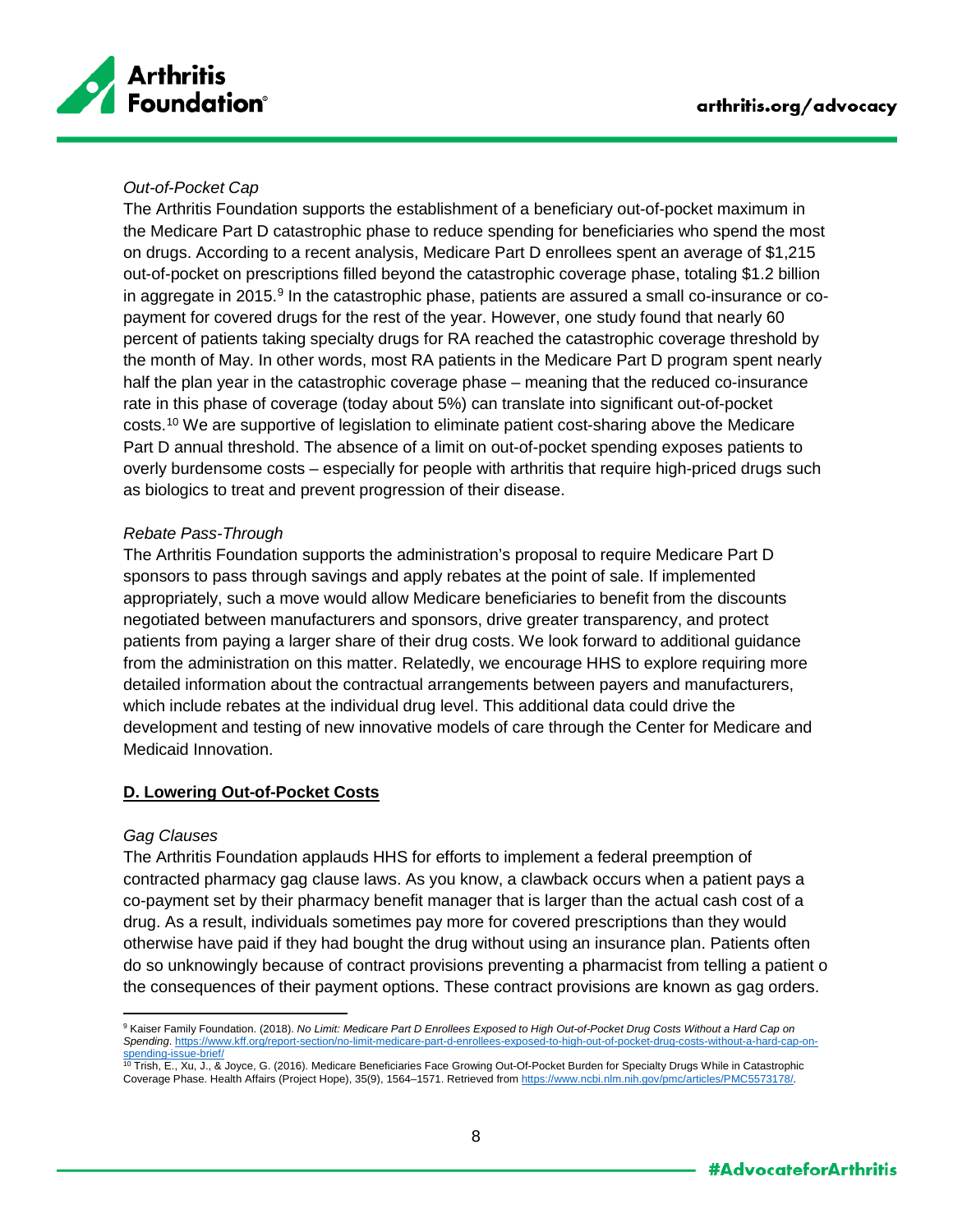

We support efforts to prohibit gag orders and allow pharmacists to disclose all possible payment options to patients so they pay the lowest possible price for their medications. We also support legislation that goes one step further, requiring by law that a patient be charged the lowest amount (copayment or cash price) at the pharmacy counter.

# **E. Additional Feedback**

## *Drug Formulary Issues*

Insurance plans sometimes change the available benefits of a policy and coverage of medications, imposing new utilization management practices, increasing cost sharing obligations, and making other changes that can have a negative impact on an insured. These types of midyear formulary changes can adversely impact people with arthritis. The Arthritis Foundation remains opposed to this practice and is active at the state level supporting legislation that keeps insurance coverage consistent and affordable during a plan year.

Further, we applaud HHS for turning down the proposal in the Massachusetts 1115 waiver amendment that would potentially limit access to medications by imposing a closed formulary with as few as a single drug per therapeutic class in the state's Medicaid program. Patient with arthritis need uninterrupted access to maintain or treat their disease and the proposal could have negatively impacted treatment and health outcomes for Medicaid enrollees.

#### *Center for Medicare and Medicaid Innovation (CMMI)*

We believe CMMI would be a valuable and appropriate vehicle to develop and test some of the proposals outlined in the blueprint before scaling up to the broader Medicare and Medicaid populations. Many of the goals within the blueprint are in line with CMMI's mission, and the Center is increasingly prioritizing patient engagement as part of their process.

Last fall, the Arthritis Foundation submitted comments to CMMI as part of the "new directions" RFI.<sup>[11](#page-8-0)</sup> In our comments, we emphasized the need for appropriate safeguards to ensure patient access to care is not jeopardized as new models are developed, citing the need for small-scale testing, which would be a welcome return to the original intent of CMMI. Similarly, as seen in the episode payment models and the Part B drug payment model, we reiterate that CMMI must avoid mandatory changes to how care is delivered, which affect large patient populations and could prove disruptive to the care of stable patients. Patients with chronic conditions like arthritis often depend on treatments that are tailored to their specific needs; preserving the doctor-patient relationship is critical as new models are developed. One important safeguard is to ensure patients are fully aware when they are subject to, or are a participant in, a model demonstration with the option of opting-out of participation. Patient advocacy groups and other stakeholders are

<span id="page-8-0"></span> $\overline{a}$ <sup>11</sup> Arthritis Foundation. (2018). *CMMI New Directions RFI.* [https://www.arthritis.org/Documents/Sections/Advocate/Regulatory-Letters/AF-](https://www.arthritis.org/Documents/Sections/Advocate/Regulatory-Letters/AF-Comments-CMMI-RFI-New-Direction.pdf)[Comments-CMMI-RFI-New-Direction.pdf](https://www.arthritis.org/Documents/Sections/Advocate/Regulatory-Letters/AF-Comments-CMMI-RFI-New-Direction.pdf)